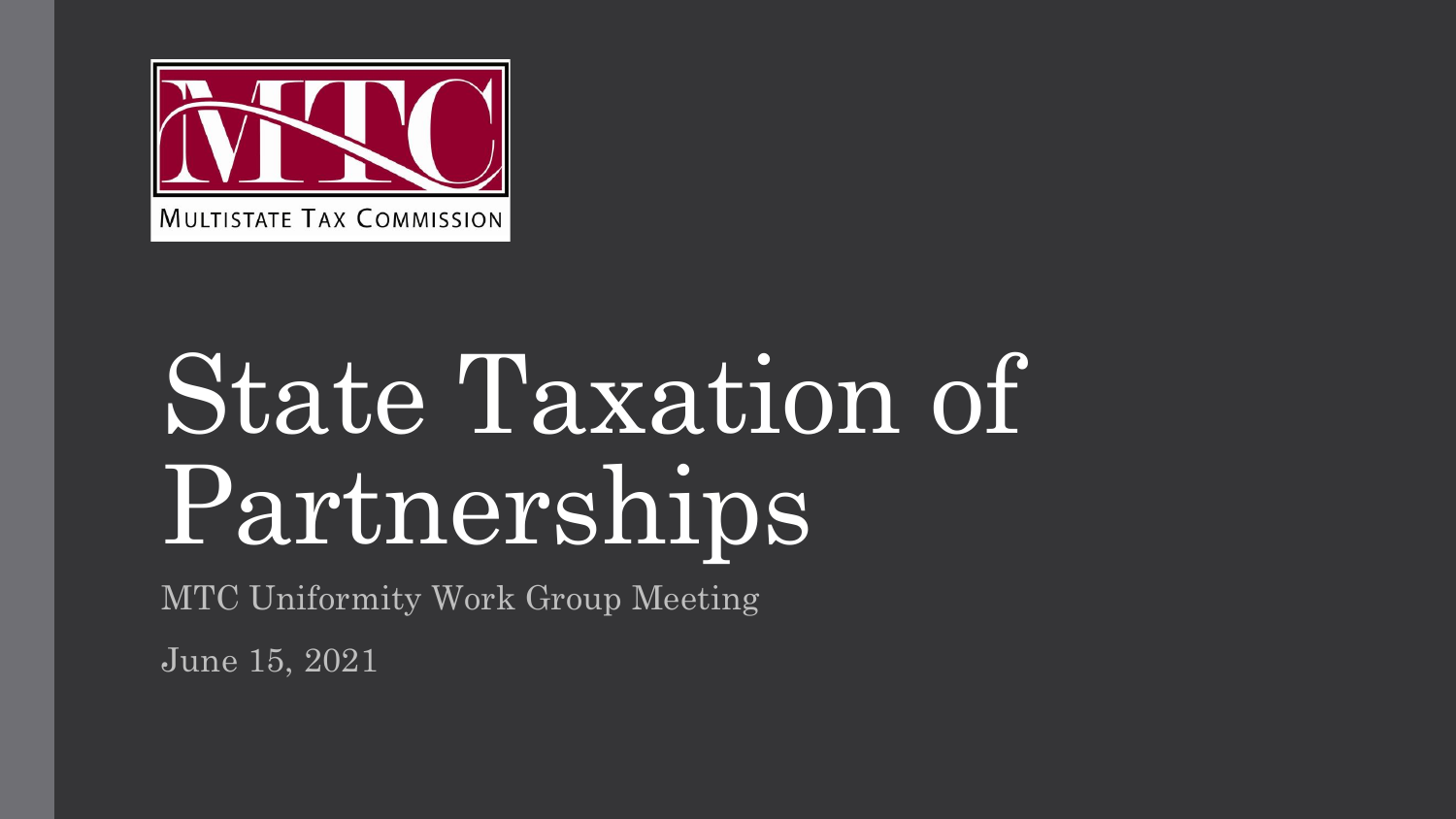### The Project – A High Level Description

#### ISSUES GENERALLY

#### (From Standing Subcommittee Recommendation as more fully outlined in the draft discussion paper):

- Partnership Operating Income Generally Pass-Through Treatment
	- Jurisdiction or Nexus over Out-of-State Partnerships & Nonresident Partners and Related Issues
	- Sourcing of Income and Related Issues
	- Investment Partnerships
	- International Issues
- Sale of a Partnership Interest Generally
	- Nexus over Nonresident Partners
	- Sourcing of Gain/Loss
	- Investment Partnerships
	- International Issues (if any)
- Administrative and Other Issues
	- Credits for Taxes Paid
	- Information Reporting (Including and Composite Returns and Withholding), Audits, Etc.
	- Partnership Level Taxes Generally (Including SALT Cap Workarounds)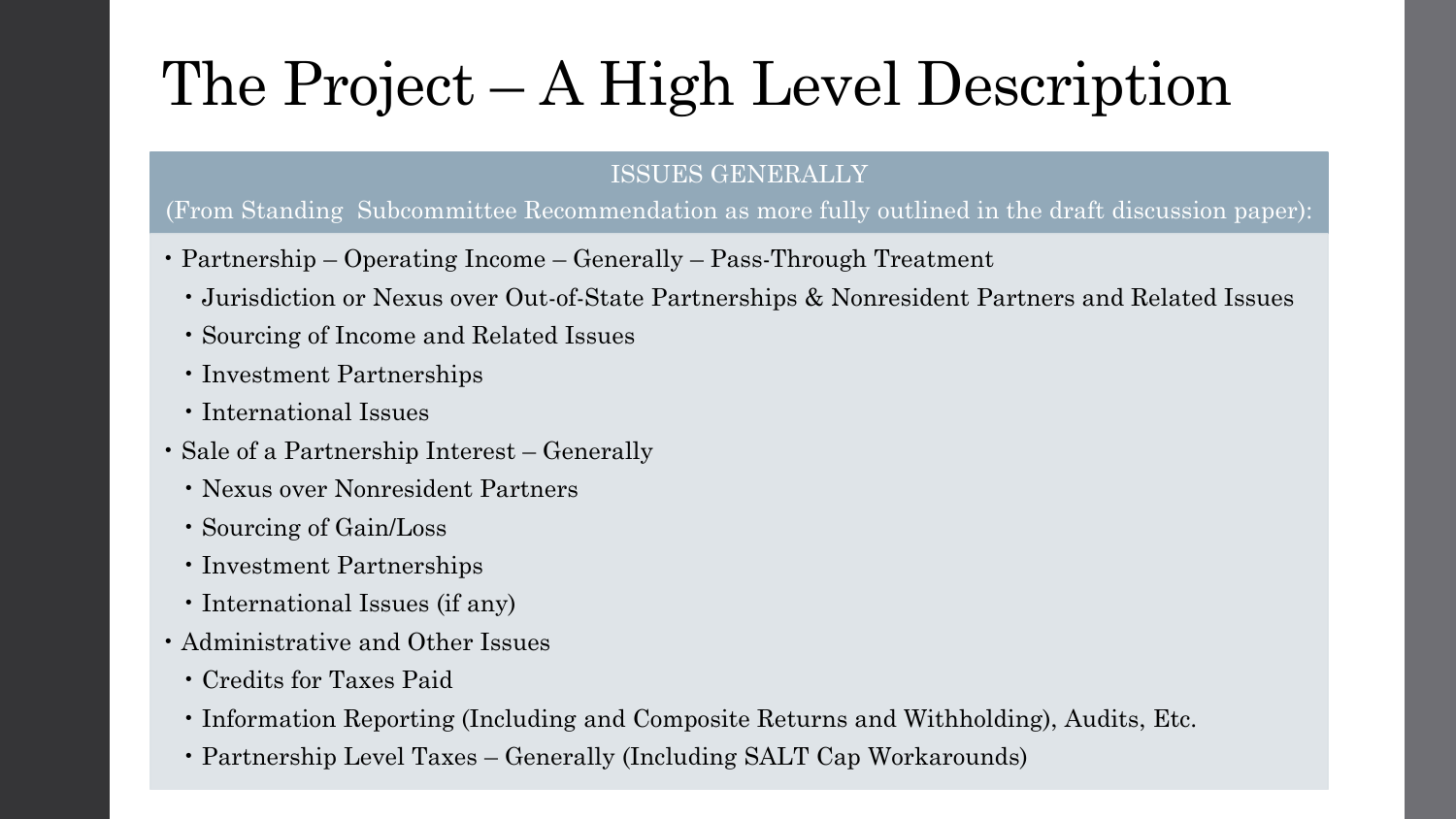### Work Group – "Rules of Operation"

#### • **General purposes of the work group**:

- Information sharing
- Analyzing issues and different approaches and reaching consensus if possible

#### • **What is the work group's relationship to the uniformity committee:**

- Work group will make recommendations to the uniformity committee.
- Uniformity committee will consider and possibly vote to approve particular positions or drafts recommended by the work group.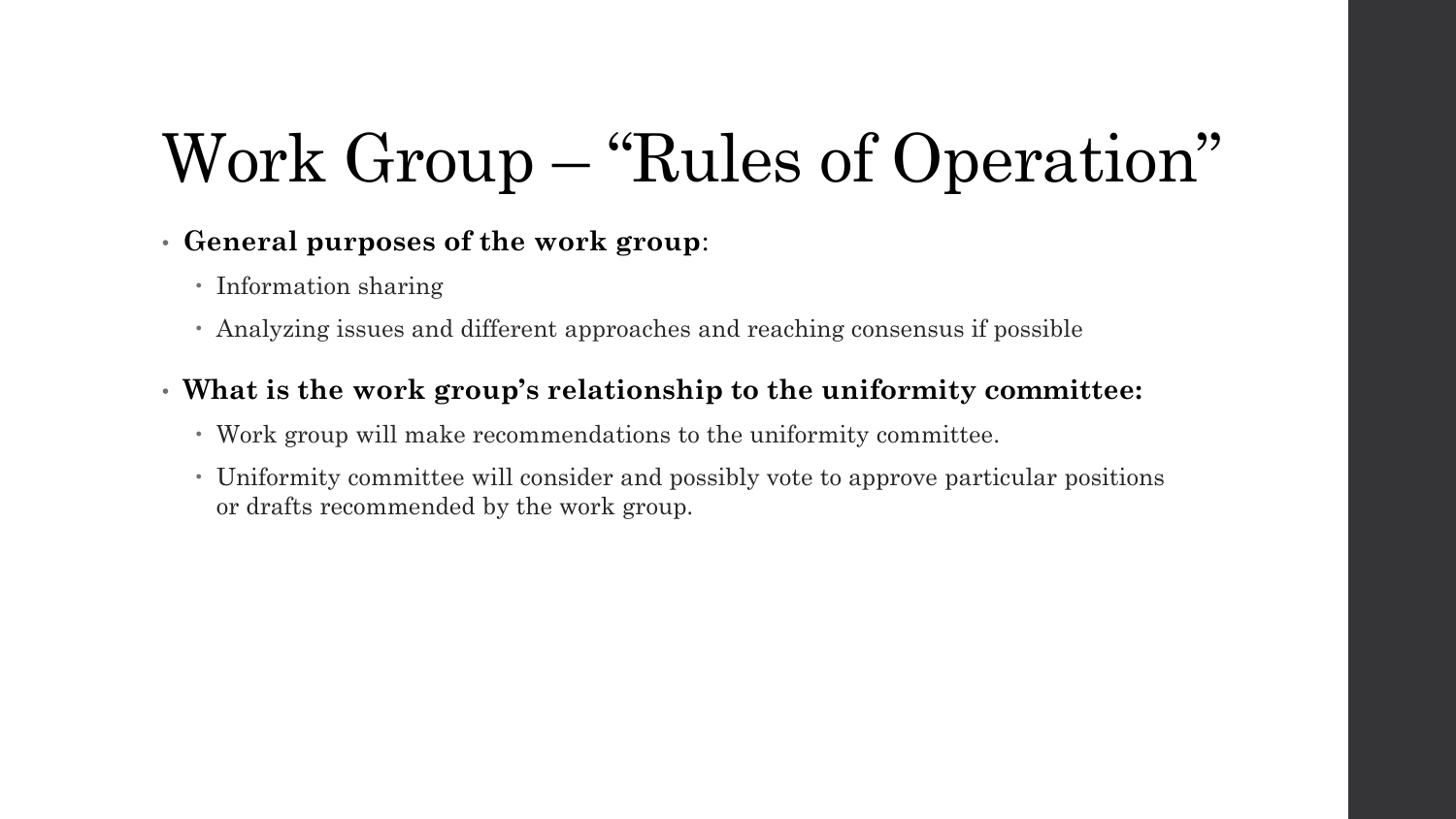### Work Group – "Rules of Operation"

- How will the work group generally do its business:
	- Chair and staff create plan for work group meetings.
	- Work group's discussions will be captured in draft issue outline and work plan.
	- At each meeting, the staff will give an update with any analysis and ask for input.
	- The chair will ask for discussion from the participants.
	- The chair will also ask for comments from others and from the public.
	- Based on the discussion, the chair will ask for a general proposal as to how to proceed (next steps)—or will make that proposal herself.
	- The chair will ask for dissenting views on that general proposal and will take those into account.
	- When the chair believes that a final decision on a particular issue or decision needs to be made, the chair will let the group know and may ask for a vote or let the group know that a vote will be taken at a future meeting.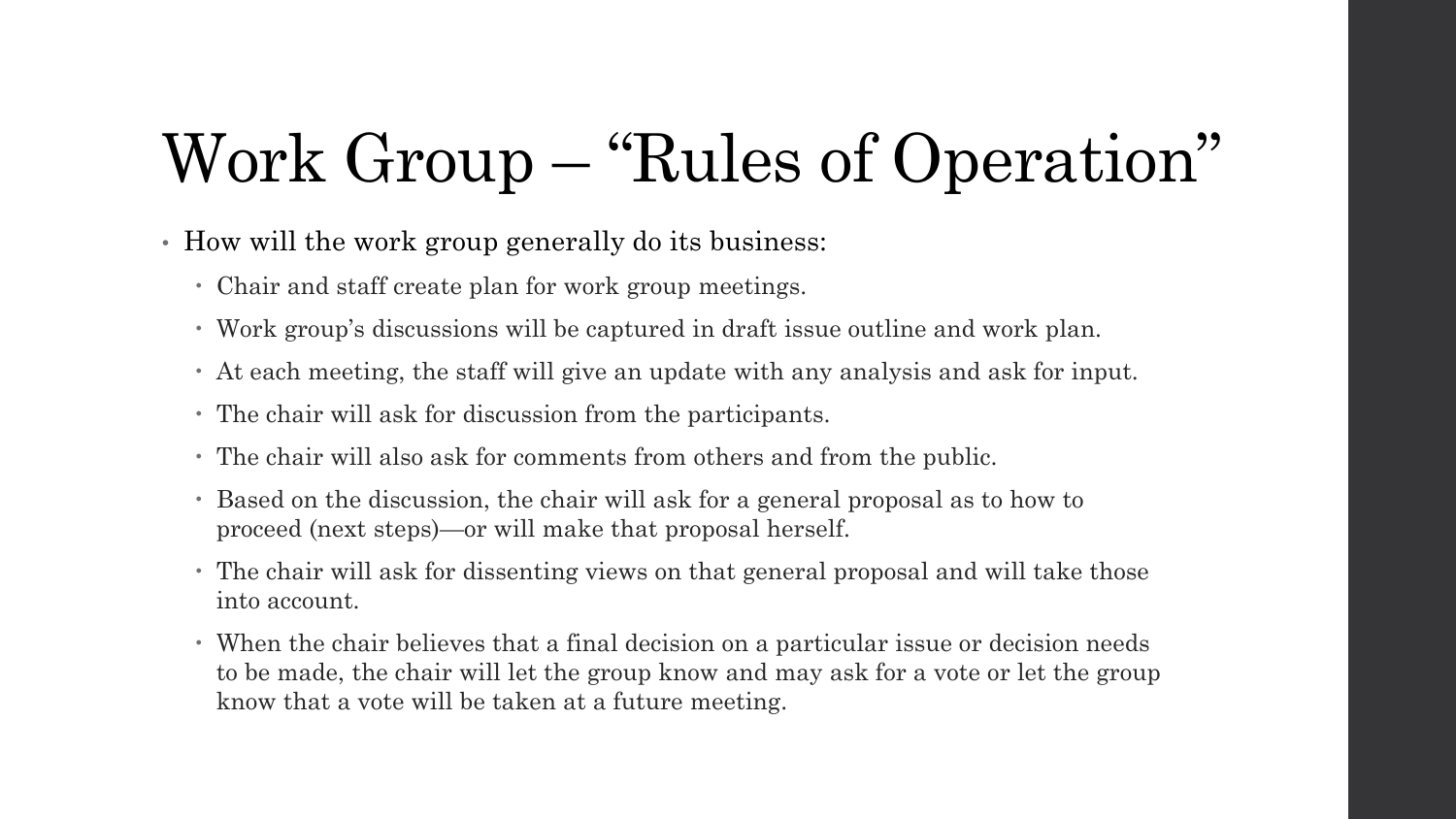### Work Group – "Rules of Operation"

- What does being a state "volunteer/ regular participant" mean:
	- You agree to give input (to the extent you have any) on your state's experience with an issue or what you think about that issue. This includes giving direction to staff on information that you would find useful.
	- You (or one of your colleagues from your state) will vote when a vote is deemed necessary, which may include:
		- Voting yes to support a proposal
		- Voting no to oppose a proposal
		- Abstaining (which is effectively counted as a no vote)
		- Recusing (which is treated as not voting at all)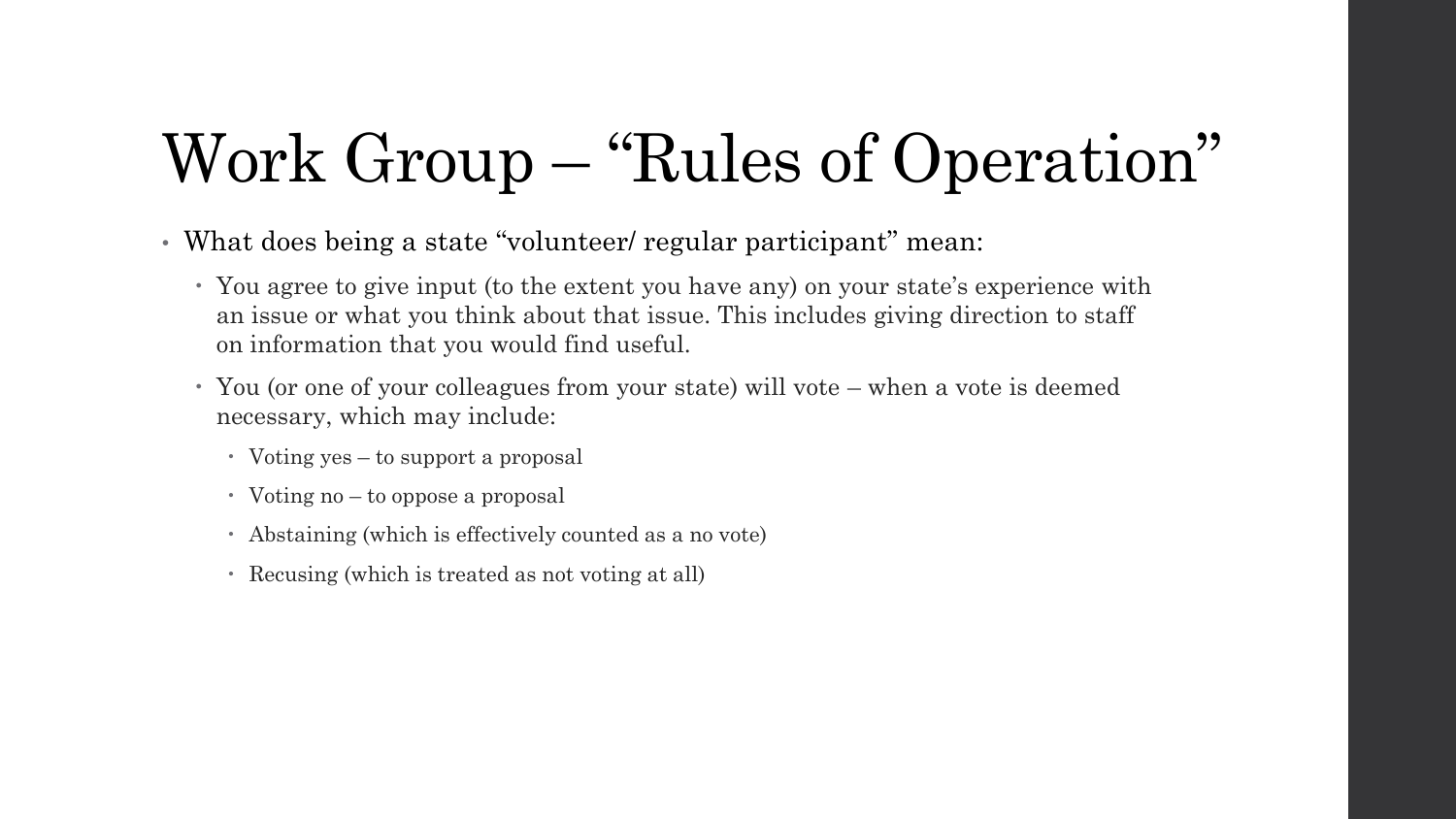#### Proposed Guidelines for the Work

- To assist the work group in discussing and considering different issues, we recommend adoption of general guidelines that may include consideration of:
	- What states are currently doing or the position currently taken on an issue (both majority and minority rules—to the extent the issue is addressed)
	- What federal or international approaches may be to analogous issues (if there is one)
	- How would the issue would be treated in other contexts (proprietorships, corporations, etc.)
	- How administrable or enforceable a particular approach to an issue may be.
	- Expressed policy considerations for different approaches to the issues
	- Other?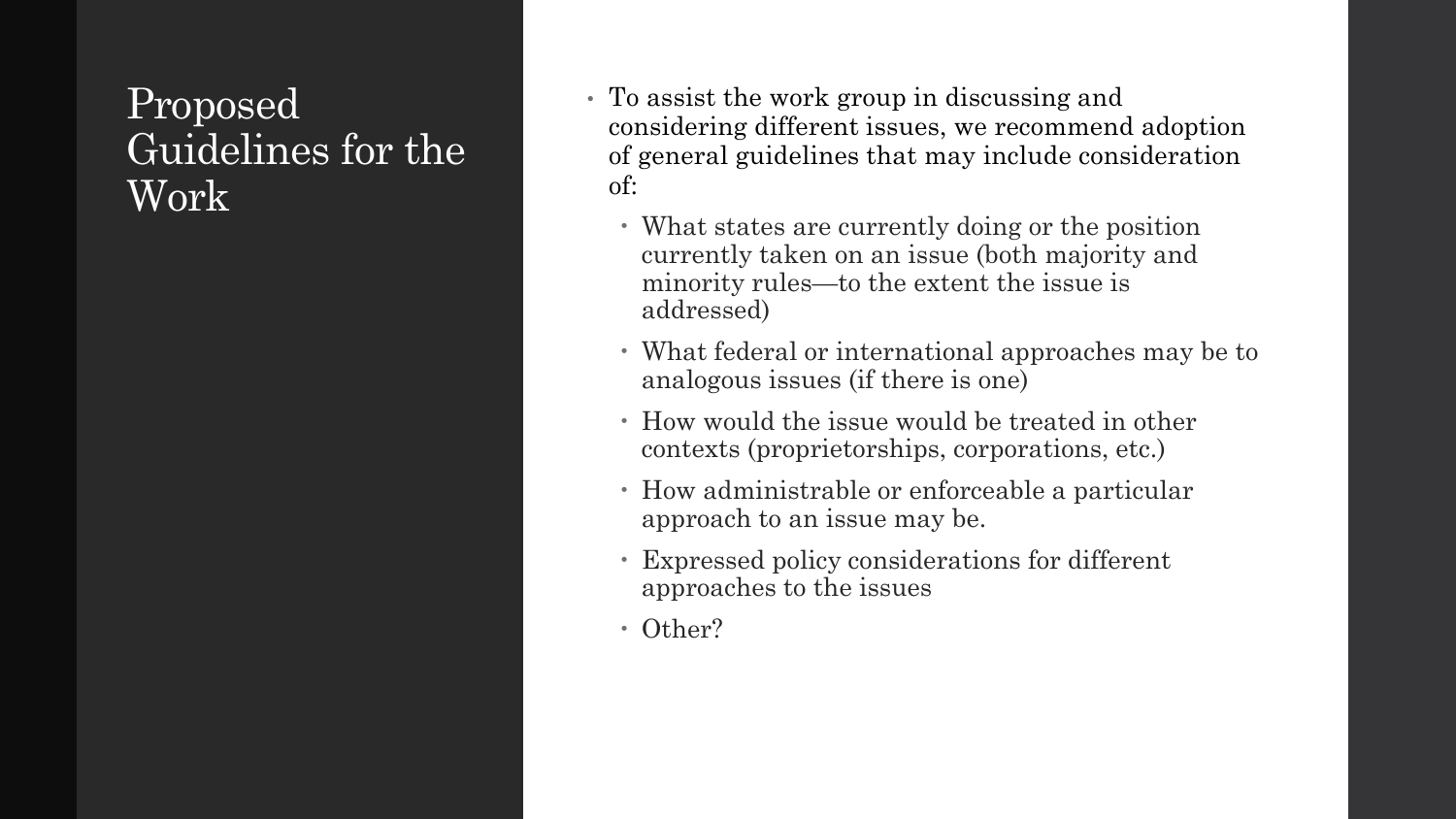## General Approach to the Project

- 1. Identify and generally describe a comprehensive list of potential issues. (Status – started.)
- 2. Note the important relationships between those issues. (Status started.)
- 3. Select a particular issue and develop a set of generally recommended practices or positions for addressing that issue.
- 4. Repeat step 3 until all major issues have a set of recommended practices/positions, revising earlier issues if necessary to reconcile any differences.
- 5. Agree on the overall set of recommended practices/positions for all issues—the detailed work plan.
- 6. Begin creating draft models, etc., to carry out the recommended practices/positions—putting forward those that are ready for adoption.